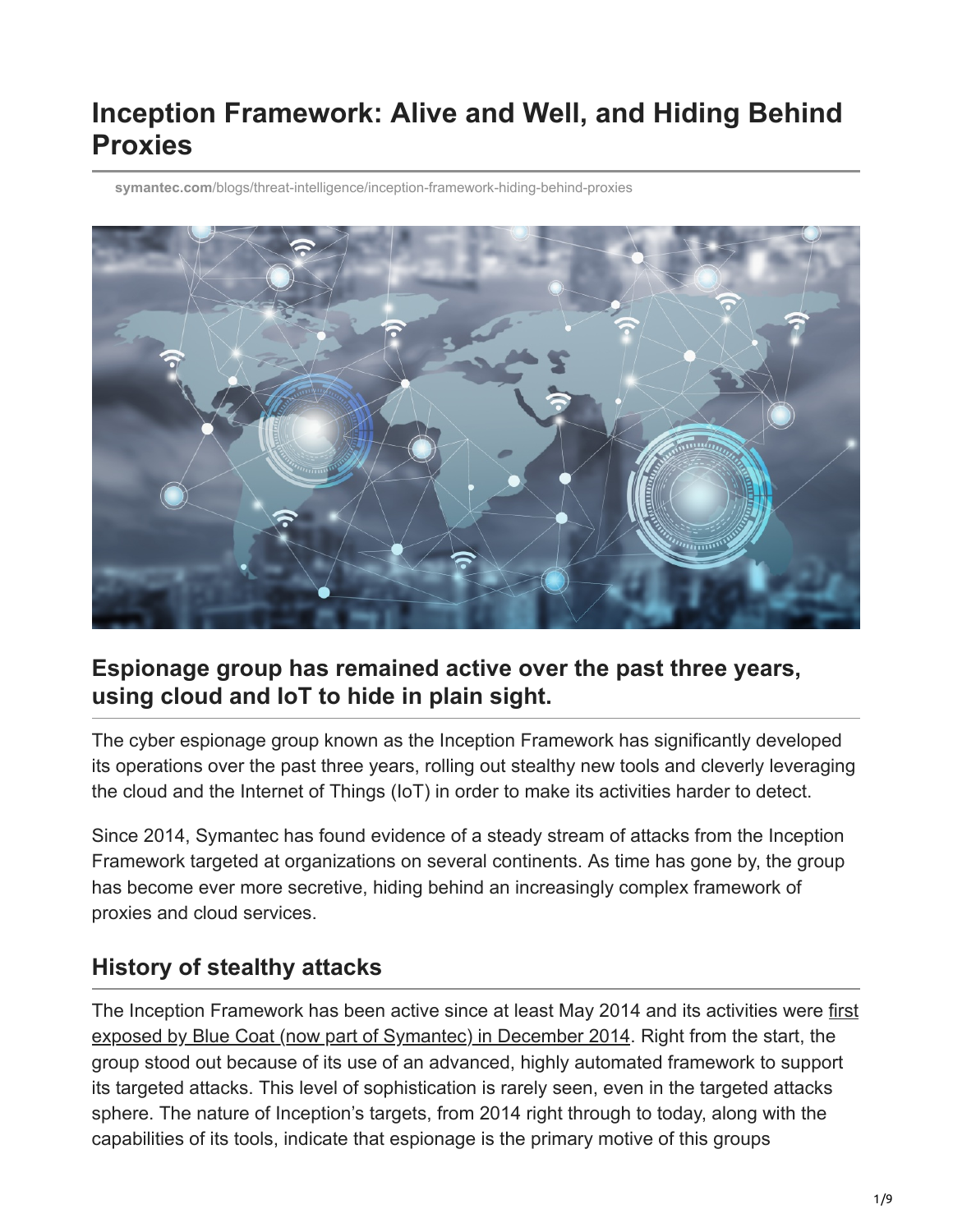In 2014, Inception was compromising targeted organizations using spear-phishing emails, which masqueraded as legitimate emails concerning international policy, upcoming conferences, and specific sectoral interests of the targeted organization.

More than half of the group's earlier targets were in the Energy or Defense sectors, but it also targeted organizations in the Consultancy/Security, Aerospace, Research, and Media sectors, in addition to embassies. Its activities ranged across the globe, with targets located in South Africa, Kenya, the United Kingdom, Malaysia, Suriname, along with several other European and Middle Eastern countries.

Word documents attached to Inception's spear-phishing emails leveraged two Microsoft Office vulnerabilities [\(CVE-2014-1761](https://cve.mitre.org/cgi-bin/cvename.cgi?name=CVE-2014-1761) and [CVE-2012-0158](http://cve.mitre.org/cgi-bin/cvename.cgi?name=cve-2012-0158)) to install malware on the recipient's computer. The malware had a multi-staged structure that began with a malicious RTF document and ended with an in-memory DLL payload that communicated, via the WebDAV protocol, with a command and control (C&C) address from a legitimate cloud service provider (CloudMe.com). The name "Inception" comes from the group's many levels of obfuscation and indirection it employed in delivering this payload.

Further layers of obfuscation emerged when Blue Coat was able to determine that the attackers were communicating with CloudMe.com through a hacked network of compromised routers, the majority of which were located in South Korea.

## **Stepping out of the shadows once again**

Following its exposure in late 2014, Inception fell quiet. However, this turned out to be only a brief hiatus and, by April 2015, there had been a resurgence in activity. Attacks have continued since then, right through to 2017.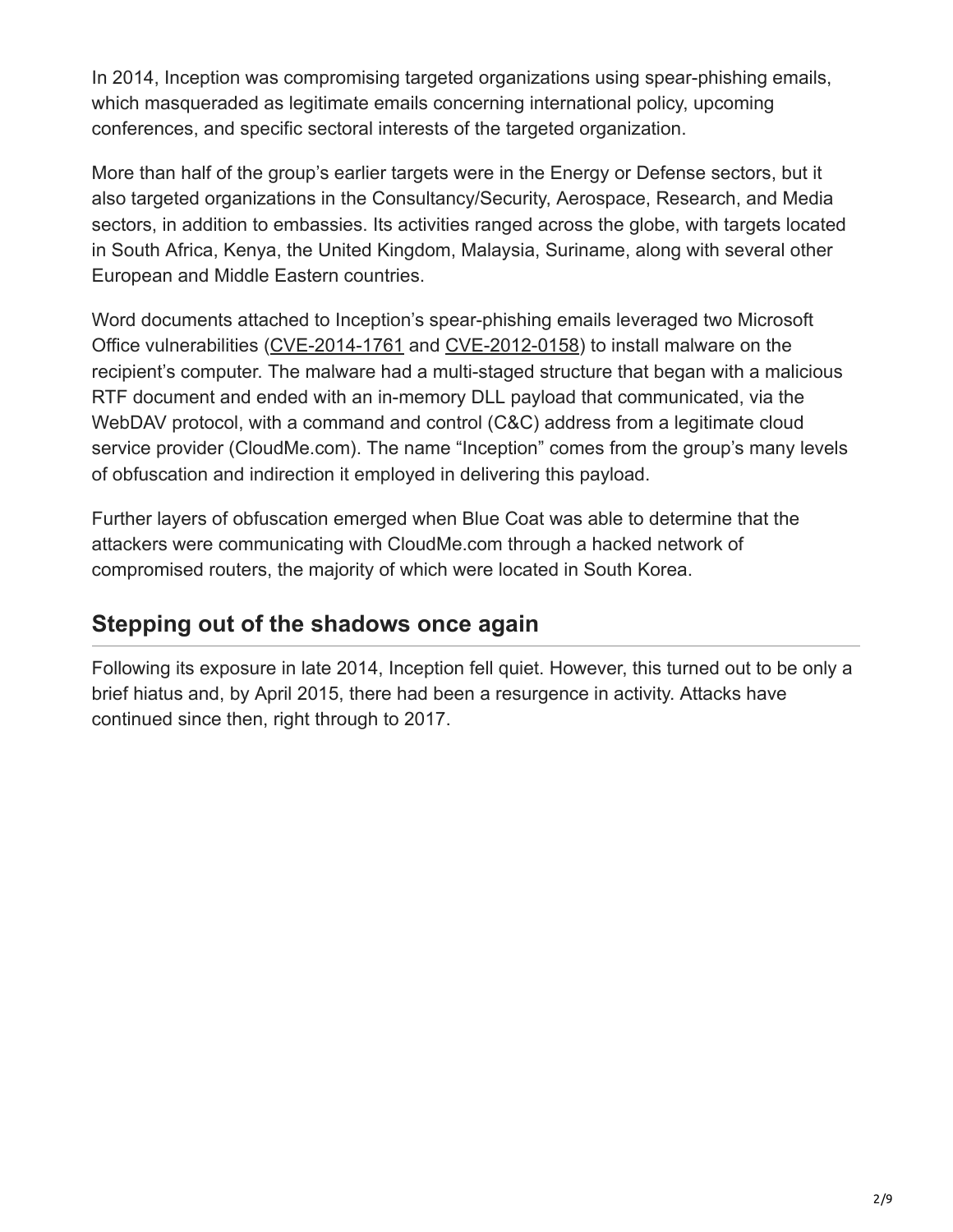



25

In the intervening years, the Inception Framework has evolved, adding additional layers of obfuscation in a bid to avoid detection. The group is using new types of lure documents in its spear-phishing campaigns and its malware has expanded to use new types of plugins. Inception has also increased its use of the cloud, and diversified the range of cloud providers it uses for C&C purposes.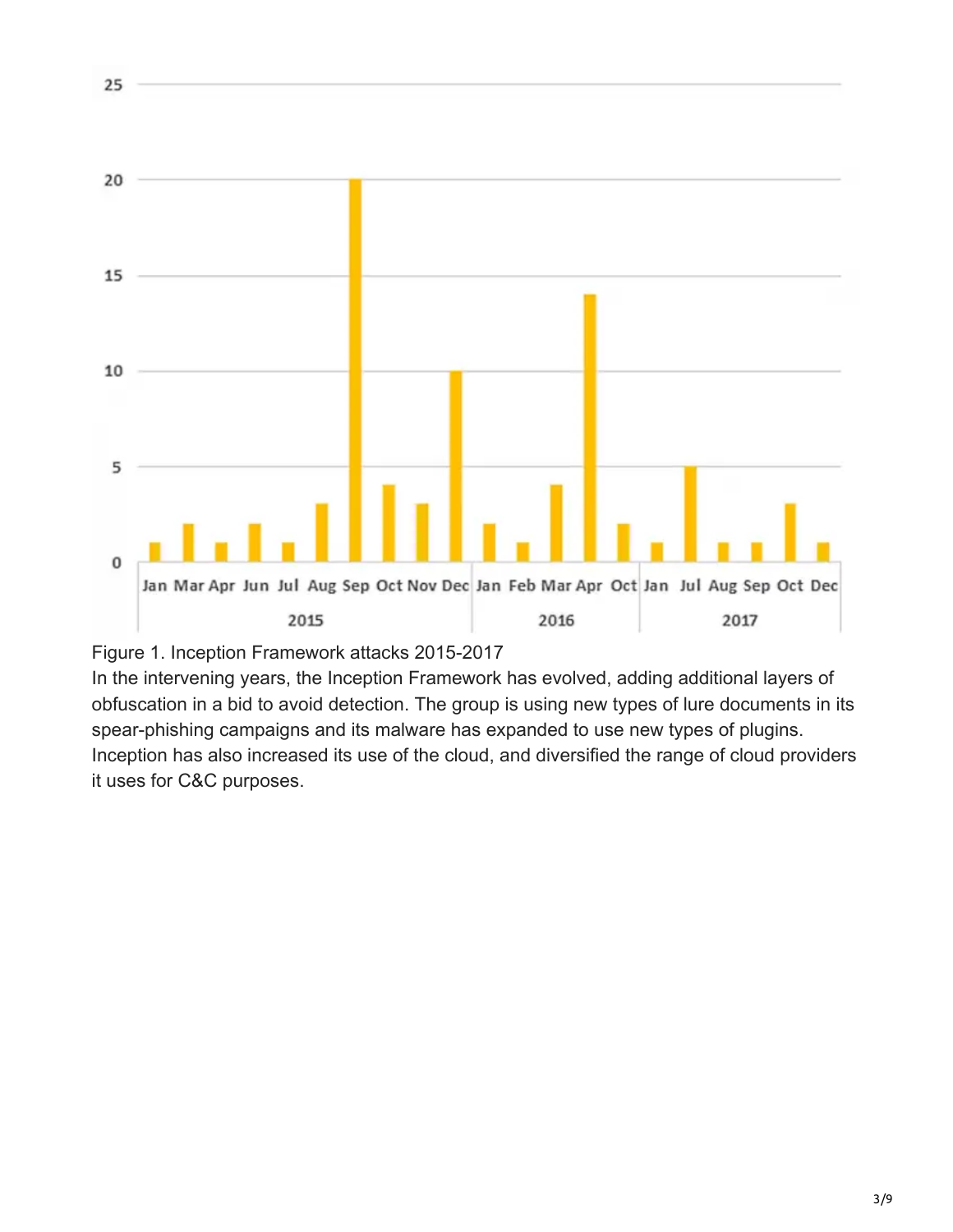

Figure 2. Locations of organizations targeted by Inception, 2015-2017 The locations of Inception's targets have shifted since 2014, but the group continues to have a global reach. Russia accounted for the largest number of attacks between 2015 and 2017, followed by Ukraine, Moldova, Belgium, Iran, and France.

## **An evolved attack framework**

Since 2014, the Inception Framework has steadily changed its tools and techniques. In its early attacks, the group's malware payload (with the exception of plugins) was fully contained within an exploit document emailed to the victim. In more recent activity, these spear-phishing attacks are now a two-stage process. The group will first email the target a malicious "Reconnaissance document" which, if opened, will [fingerprint the target computer](https://securelist.com/an-undocumented-word-feature-abused-by-attackers/81899/), gathering information on what software it is running and whether that software is up to date.

Several days later, Inception will send a second spear-phishing email to the target, with another malicious document attached. This document is designed to retrieve a remote RTF file, which contains the exploit, and open it on the target's computer.

Shortly after this RTF document is opened, the remaining stages of the Inception malware are found executing on the system. The loader DLL is responsible for decrypting and injecting the core payload DLL into memory, from an encrypted file present on disk. The core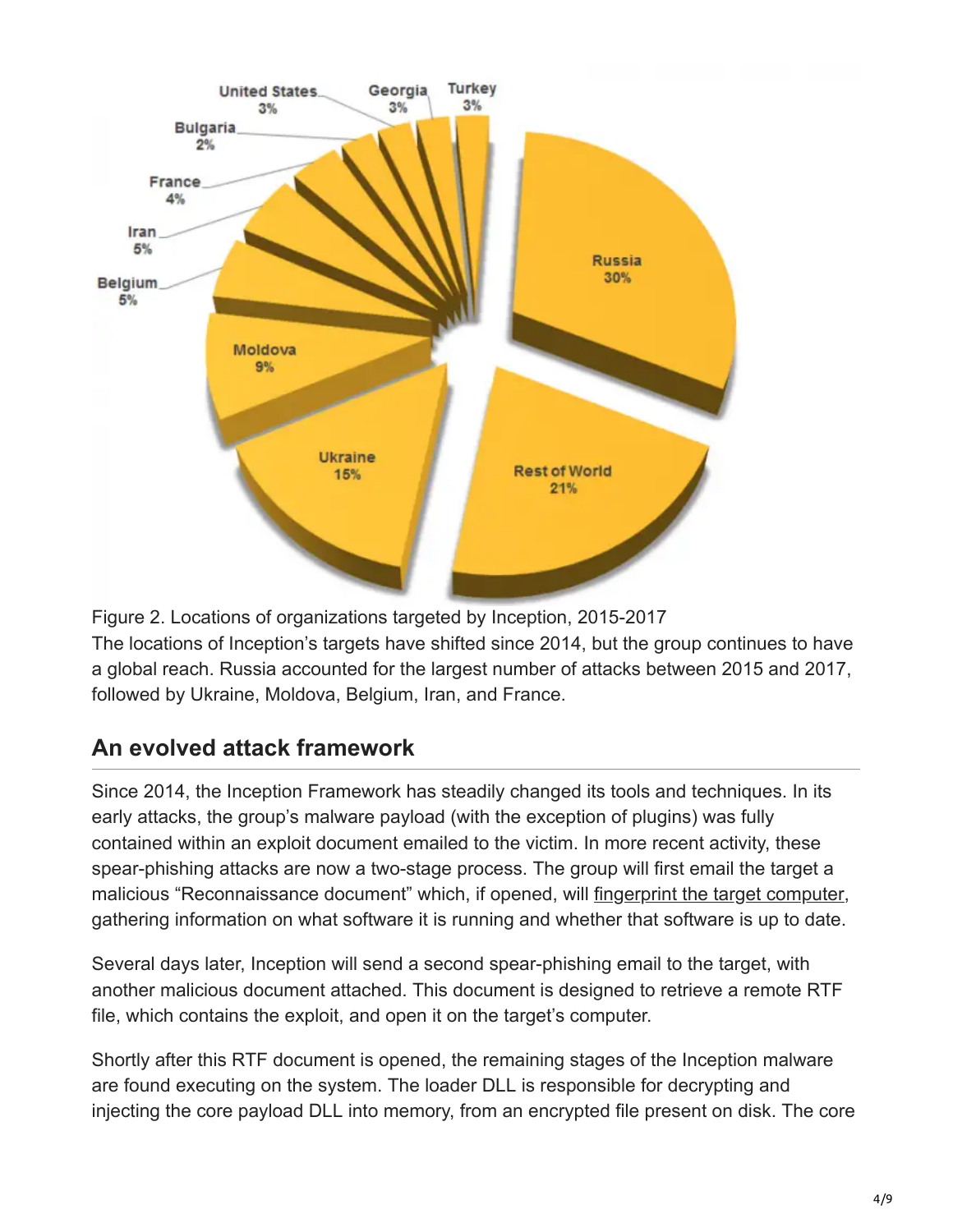payload DLL's main function is to gather system information, execute other malware in the form of plugins, and update itself. It accesses C&C via WebDAV hosted on legitimate cloud storage providers.

The use of an initial reconnaissance document allows Inception to profile the target's computer and potentially customize any subsequent malicious document to exploit known vulnerabilities in unpatched software on the computer.

By breaking its attacks up into distinct stages, Inception also makes them harder to detect. For investigators to trace an attack, each stage will have be uncovered and referenced to the other stages.

#### **Modular malware**

Inception's malware is modular and the attackers will load plugins based on requirements for each attack. The group has used a range of plugins in recent attacks, some of which are improved versions of plugins used in 2014, while others were previously unseen.

- **File hunting plugin**: The most frequently used plugin, similar to one used in 2014. Often used to collect Office files from temporary internet history.
- **Detailed survey plugin:** Used to gather domain membership, processes/loaded modules, hardware enumeration, installed products, logical and mapped drive information. Evolution of earlier plugin used in 2014.
- **Browser plugin:** Used to steal browser history, stored passwords and sessions. Works with Internet Explorer, Chrome, Opera, Firefox, Torch, and Yandex.
- **File listing plugin:** Works on local or remote drives and can map additional paths when given credentials.

#### **Expanding use of the cloud**

Since 2014, Inception has widened its use of cloud service providers for C&C purposes. Whereas previously it relied on one service provider (CloudMe.com), more recently it has employed a least five cloud service providers

Leveraging the cloud for C&C has a number of advantages for groups like Inception. Any C&C communications will involve encrypted traffic to a known website, meaning it is less likely to raise flags on targeted networks. Legitimate cloud services are not likely to be blacklisted.

Varying the cloud service provider used adds a further degree of stealth. Once it became known Inception was using a single provider, any traffic to that provider may have attracted additional scrutiny.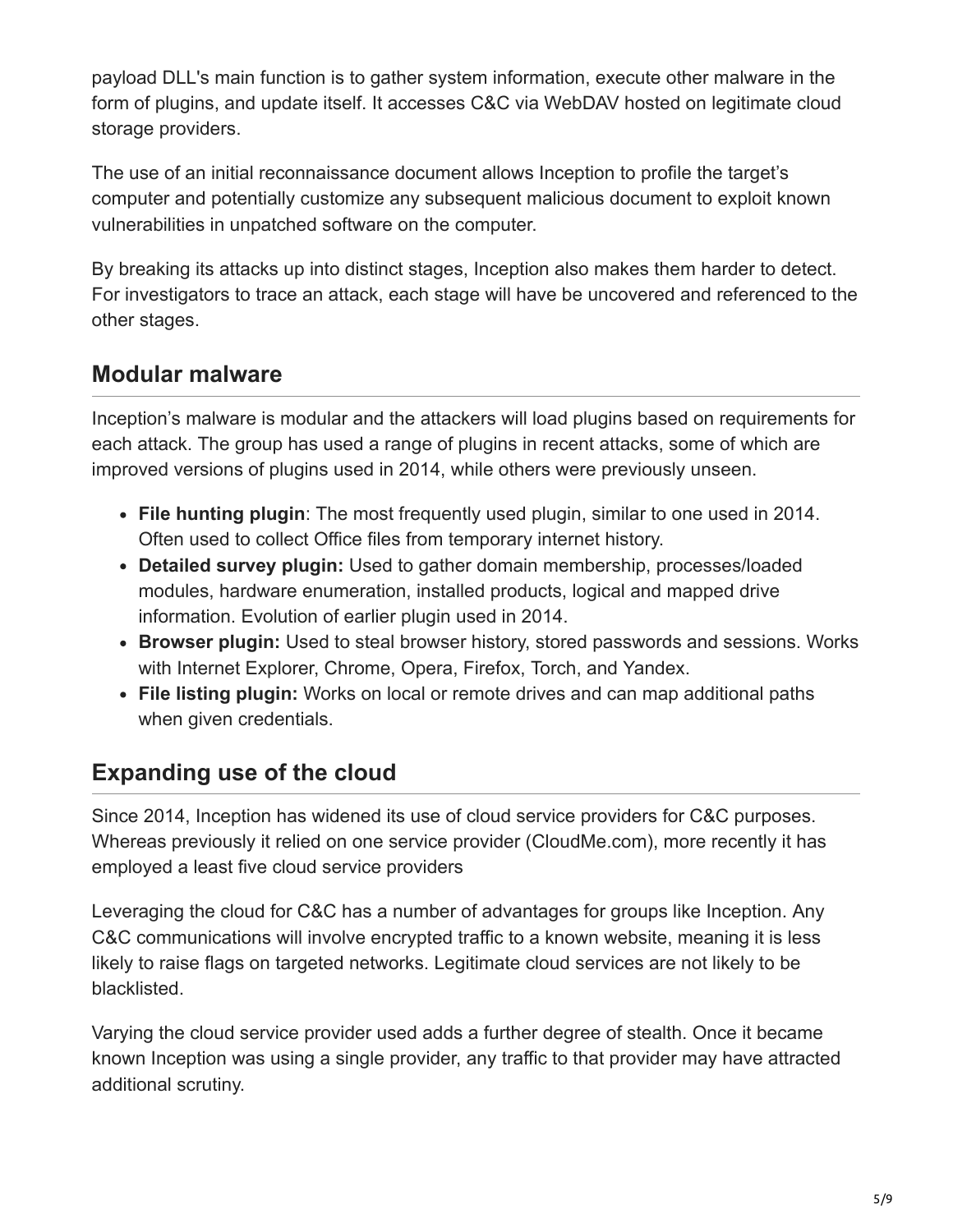Symantec has notified all cloud providers affected. Where possible Symantec has provided details on the C&C accounts used by Inception to the affected cloud providers. The accounts in questions have been deleted or disabled.

# **Using IoT to hide behind proxies**

Inception is continuing to use chains of infected routers to act as proxies and mask communications between the attackers and the cloud service providers they use. Certain router manufacturers have UPnP listening on WAN as a default configuration. Akamai research has found that there are 765,000 devices vulnerable to this attack. These routers are hijacked by Inception and configured to forward traffic from one port to another host on the internet. Abuse of this service requires no custom malware to be injected on the routers and can be used at scale very easily. Inception strings chains of these routers together to create multiple proxies to hide behind.

"#InceptionFramework evolved, rolling out new tools & hiding behind increasingly complex array of proxies & cloud services symc.ly/2GsqXra"

#### [Click to Tweet](https://twitter.com/intent/tweet?text=%23InceptionFramework%20evolved,%20rolling%20out%20new%20tools%20%26%20hiding%20behind%20increasingly%20complex%20array%20of%20proxies%20%26%20cloud%20services%20symc.ly/2GsqXra&via=threatintel&hashtags=undefined)

Every connection builds different chains of infected routers and once the connection is complete, it cleans up after itself. In several cases, Symantec has been able to follow the entire chain of compromised routers and found it led to a virtual private server (VPS), meaning the attackers have employed an additional layer of security by routing communications through rented hosting servers.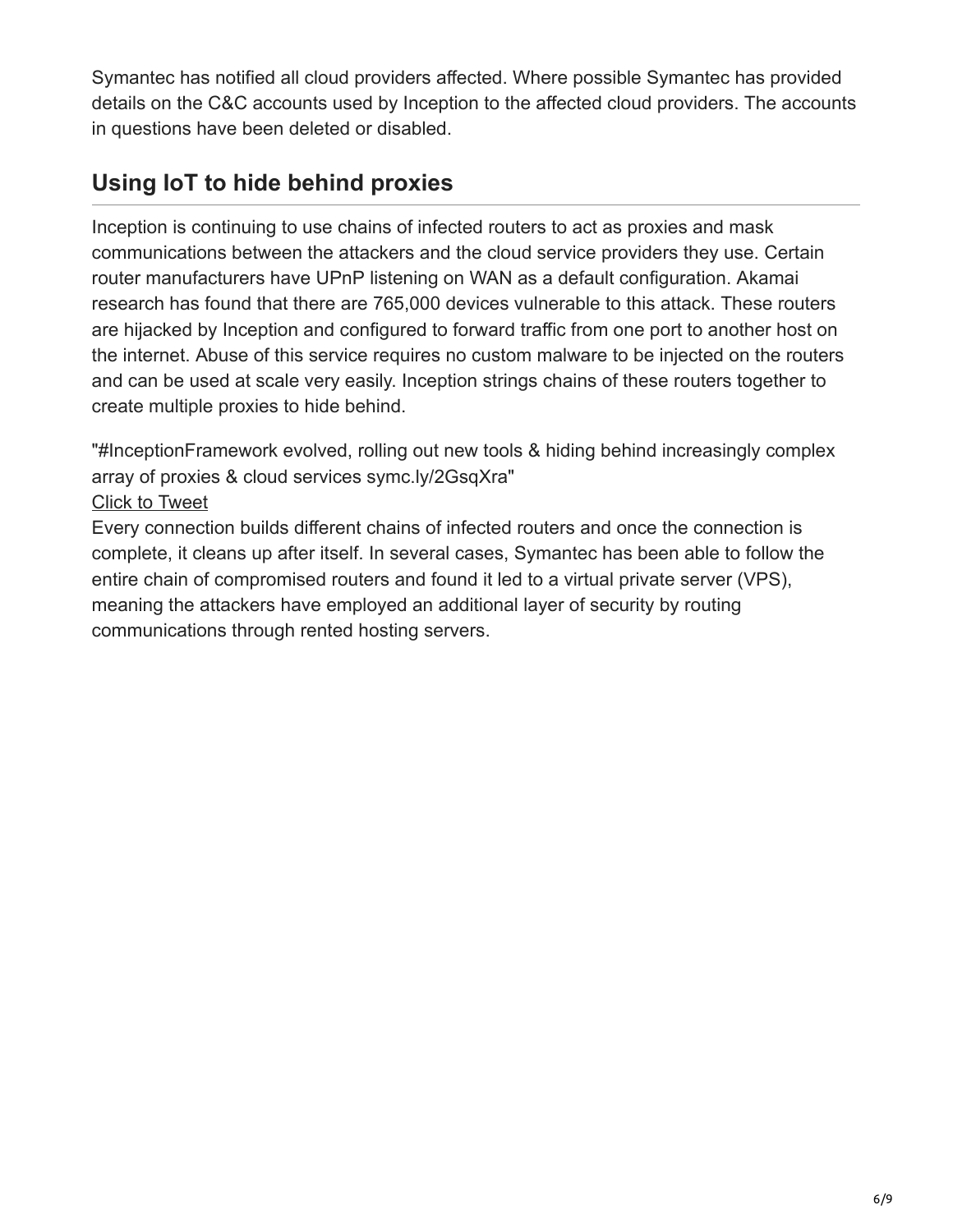# **The Inception Framework**

# Uses multiple routers & cloud services to hide attack origin



#### **Mobile devices targeted**

Inception has an ongoing interest in mobile devices and has previously developed malware to infect Android ([Android.Lastacloud\)](https://www.symantec.com/security_response/writeup.jsp?docid=2014-121216-4334-99), iOS ([IOS.Lastaccoud\)](https://www.symantec.com/security_response/writeup.jsp?docid=2014-121216-5858-99) and BlackBerry devices ([BBOS.Lastacloud\)](https://www.symantec.com/security_response/writeup.jsp?docid=2014-121913-0103-99).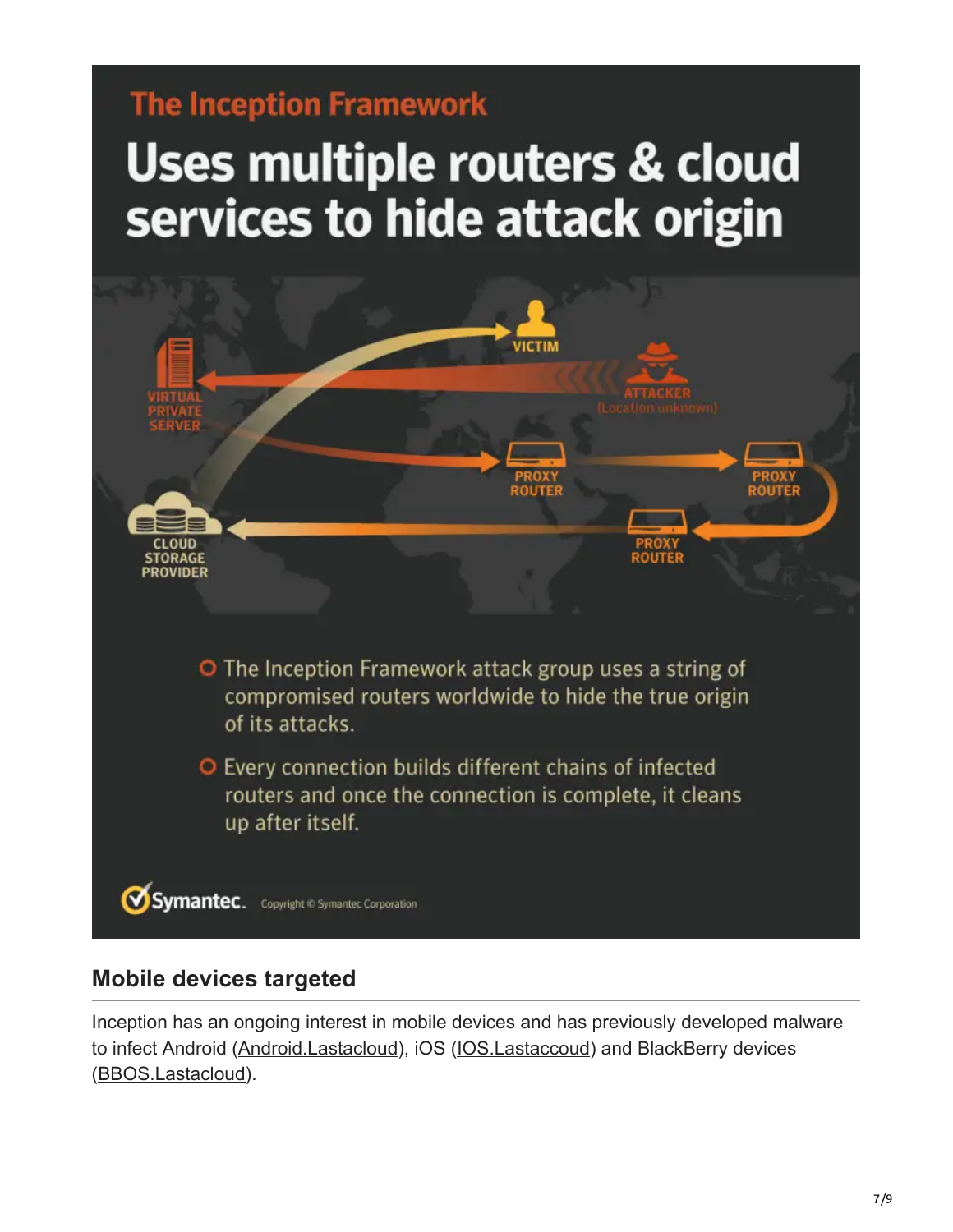Mobile malware continues to be deployed and the group has made some modifications to its Android malware. The malware is spread via SMS messages and emails containing malicious links. Once installed, it uses user profile pages on online forums as dead drops for its C&C.



Figure 3. Malicious SMS message

used by Inception to spread Android malware

#### **Persistence, stealth, and global reach**

Even prior to its discovery in 2014, Inception went to great lengths both to avoid detection and conceal its location. Exposure hasn't deterred the group. Instead, it has redoubled its efforts, adding more layers of obfuscation to an already complex attack framework. Its persistence, stealth, and global reach mean the group continues to pose an ongoing risk to organizations, particularly in its areas of interest, which include defense, aerospace, energy, governments, telecoms, media, and finance.

Aside from a suite of advanced modular malware, the group is notable for its ability to make use of new platforms such as the cloud, IoT, and mobile to facilitate its attacks. An "early adopter", Inception's tactics may point the way towards how other espionage groups may modify their methods in years to come.

## **Protection**

Symantec has had protection for all of the Inception Framework tools since the initial emergence of the group in 2014. The following detections are in place today:

#### **File-based protection**

- [Infostealer.Rodagose](https://www.symantec.com/security_response/writeup.jsp?docid=2014-120814-2005-99)
- [Trojan.Rodagose!g1](https://www.symantec.com/security_response/writeup.jsp?docid=2014-121010-5835-99)
- [Trojan.Rodagose!g2](https://www.symantec.com/security_response/writeup.jsp?docid=2017-102416-2407-99)
- [Trojan.MDropper](https://www.symantec.com/security_response/writeup.jsp?docid=2005-031911-0600-99)

#### **Mobile**

[Android.Lastacloud](https://www.symantec.com/security_response/writeup.jsp?docid=2014-121216-4334-99)